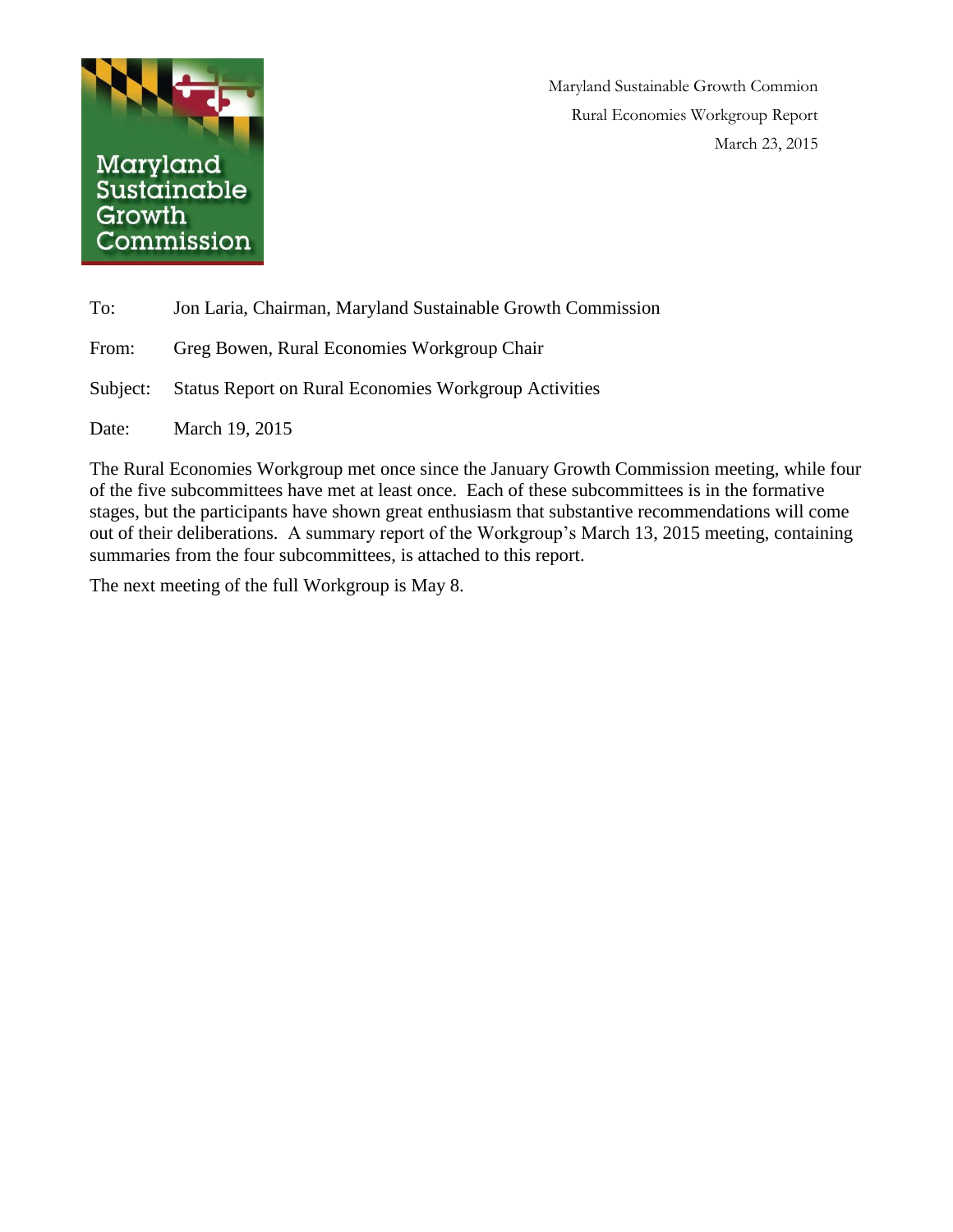## **Maryland Sustainable Growth Commission – Rural Economies Workgroup Agenda and Notes Document**

| <b>Meeting Notes For:</b> |                                    | <b>Rural Economies Workgroup</b>                                                    |
|---------------------------|------------------------------------|-------------------------------------------------------------------------------------|
| Date and time:            | March 13, 2015 @ 3 pm              |                                                                                     |
| Called by: Greg Bowen     |                                    | Facilitator's Name: Chuck Boyd                                                      |
| Attendance:               |                                    | Greg Bowen, Chuck Boyd, Deborah Carpenter, Elliott Campbell, Daniel                 |
|                           |                                    | Colhoun, Nevin Dawson, Jason Dubow, Heather Gramm, Laverne Gray,                    |
|                           |                                    | Charlotte Lawson Davis, John Leocha, Jim Mullin, Amy Owsley, John Papagni,          |
|                           |                                    | Mark Powell, Donald Shell, Duane Yoder                                              |
| Notes Taken By:           | Chuck Boyd                         |                                                                                     |
| <b>Agenda and Notes:</b>  |                                    |                                                                                     |
| 1.                        |                                    | Attendance - 17 members attended in person or by conference call.                   |
| 2.                        |                                    | Chuck Boyed reviewed the Key Actions listed in Jan 4th Workgroup meeting notes.     |
| 3.                        |                                    | Status Report on the five (5) Subcommittees by each facilitator highlighting items  |
|                           | discussed and future actions:      |                                                                                     |
|                           |                                    | A. Sustainable Food and Food Production Subcommittee (Laverne Gray facilitator)     |
|                           |                                    | Dan Rosen presented a review of national and state trends in agriculture            |
|                           |                                    | Subcommittee discussed possible strategies for focus on. The consensus of the       |
|                           |                                    | group was go with #4 – "Identify opportunities to improve local food distribution   |
|                           |                                    | and sales through the promotion of food hubs and other regional distribution        |
|                           |                                    | systems that allow farmers to better access institutional and retail markets." Next |
|                           |                                    | steps are to seek out model ordinance on agritourism and begin looking into issues  |
|                           | related to food distribution.      |                                                                                     |
|                           |                                    |                                                                                     |
|                           |                                    | B. Sustainable Forestry Subcommittee (Jason Dubow/Elliott Campbell facilitators)    |
|                           |                                    | 1) Topic- Reviewed Dr. Tjaden's publication on Maryland's Forest Resources in a     |
|                           | Dynamic Environment.               |                                                                                     |
|                           |                                    | 2) Topic-Discussed process of making recommendations to change State policies       |
|                           | related to sustainable forestry    |                                                                                     |
|                           |                                    | 3) Topic- Discussed what members of the Subcommittee have already done working      |
|                           |                                    | in other groups, which can be used to further sustainable forestry                  |
|                           |                                    | 4) Topic- Discussed new strategies for advancing sustainable forestry in Maryland   |
|                           | and approaches to addressing them. |                                                                                     |
|                           |                                    | -New strategies needed for how industry is evolving; e.g. managing for product may  |
|                           |                                    | not resonate as much as managing for forest health (Don Outen).                     |
|                           |                                    | 5) Next Steps: Bob Tjaden will synthesize several important documents over past 10  |
|                           |                                    |                                                                                     |
|                           |                                    | years for committee. Don Outen will summarize the work of the Sustainable           |
|                           |                                    | Forestry Council. Items will be circulated end of March, meet in April.             |
|                           |                                    |                                                                                     |
|                           |                                    | C. Land Preservation and Protected Open Space Subcommittee (Dan Rosen facilitator)  |
|                           |                                    | 1) Discussed how the current Maryland's Ag Land Preservation Goal was               |
| established.              |                                    |                                                                                     |
|                           |                                    | 2) Discussed challenges of setting a new goal and possible standards that could be  |
| used.                     |                                    |                                                                                     |
|                           |                                    | 3) Discussed the need for more predictable land preservation funding that is not    |
|                           |                                    | diverted to other state funding priorities and possible strategies to promote the   |
|                           |                                    | importance of land preservation to economic development and fiscal responsibility.  |